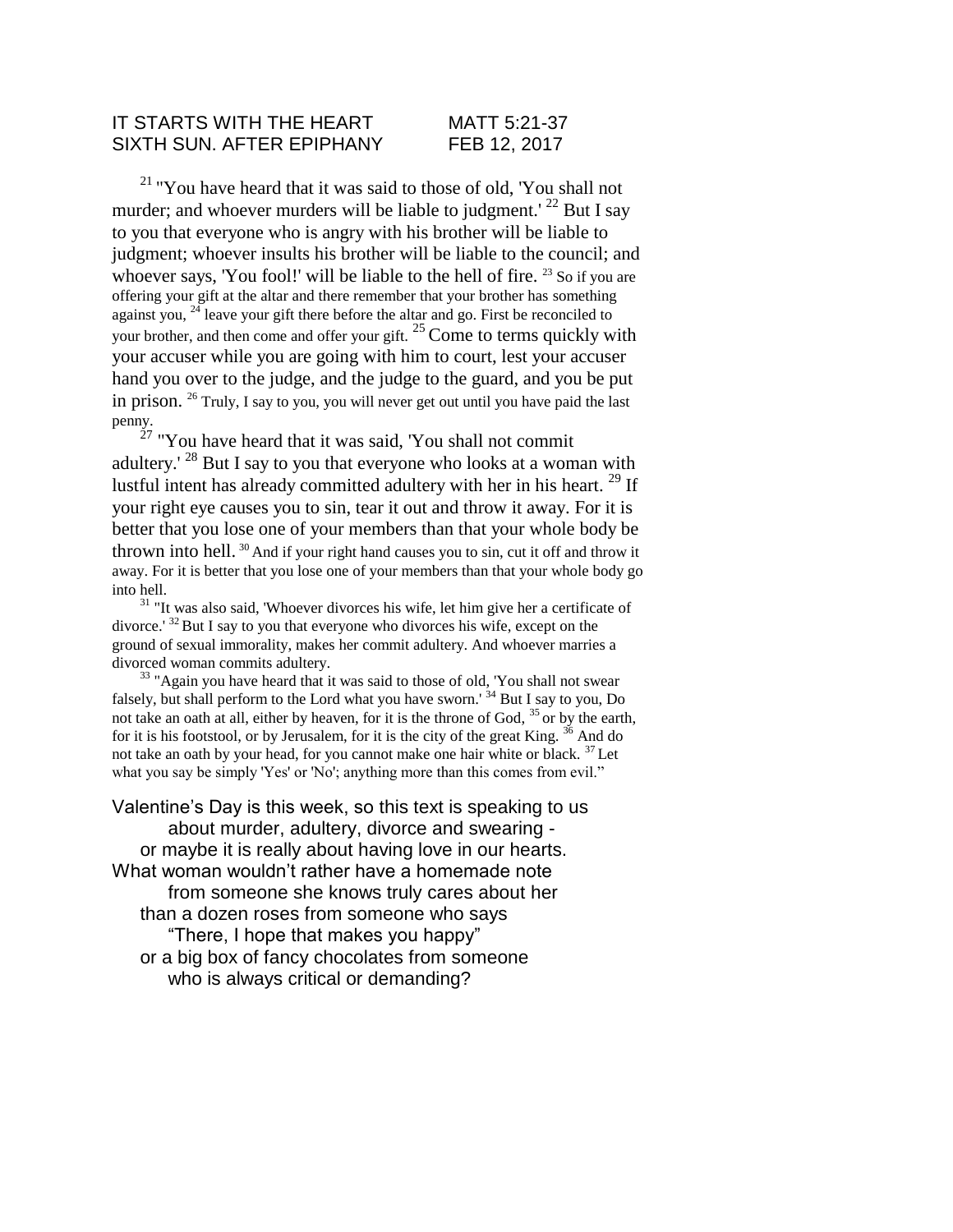- Hmm, how many chocolates are in that box? The point is, it is not just going through the motions but what is in the heart that counts. It goes both ways. Sometimes the flowers or gifts are used to express a desire for forgiveness or reconciliation but we are not as apt to appreciate what comes

from someone we don't really care about

as much as what comes from someone we truly love and want a good relationship with.

So also, our reconciliation with God is based on not so much our perfect behavior as on his great love toward us.

So this text is speaking to us about the heart.

### SIN GOES ALL THE WAY TO THE HEART WE NEED TO GET RID OF A SINFUL HEART WE MUST BE RECONCILED BEFORE GOD'S ALTAR

## SIN GOES ALL THE WAY TO THE HEART

 $21$  "You have heard that it was said to those of old, 'You shall not murder; and whoever murders will be liable to judgment.<sup>' 22</sup> But I say to you that everyone who is angry with his brother will be liable to judgment; whoever insults his brother will be liable to the council; and whoever says, 'You fool!' will be liable to the hell of fire.

 $27$  "You have heard that it was said, 'You shall not commit adultery.<sup>' 28</sup> But I say to you that everyone who looks at a woman with lustful intent has already committed adultery with her in his heart.

Despite what God's word says, these sins are common. Murder is a regular habit for terrorists and others in war torn countries, drug trade & inner city gangs. Why? They justify it in their minds as necessary and right. Adultery & other sexual immorality is so common in our society that entertainment media portrays it as expected behavior. It also is justified as a right & an expression of freedom. even though the ten commandments and Jesus here list it in parallel with murder. Divorce is common and easy today as it also was in that day

when any man had a right to divorce his wife if he felt like it despite the devastating results for women & children both emotionally and economically.

This too, Jesus puts in the same group with crimes.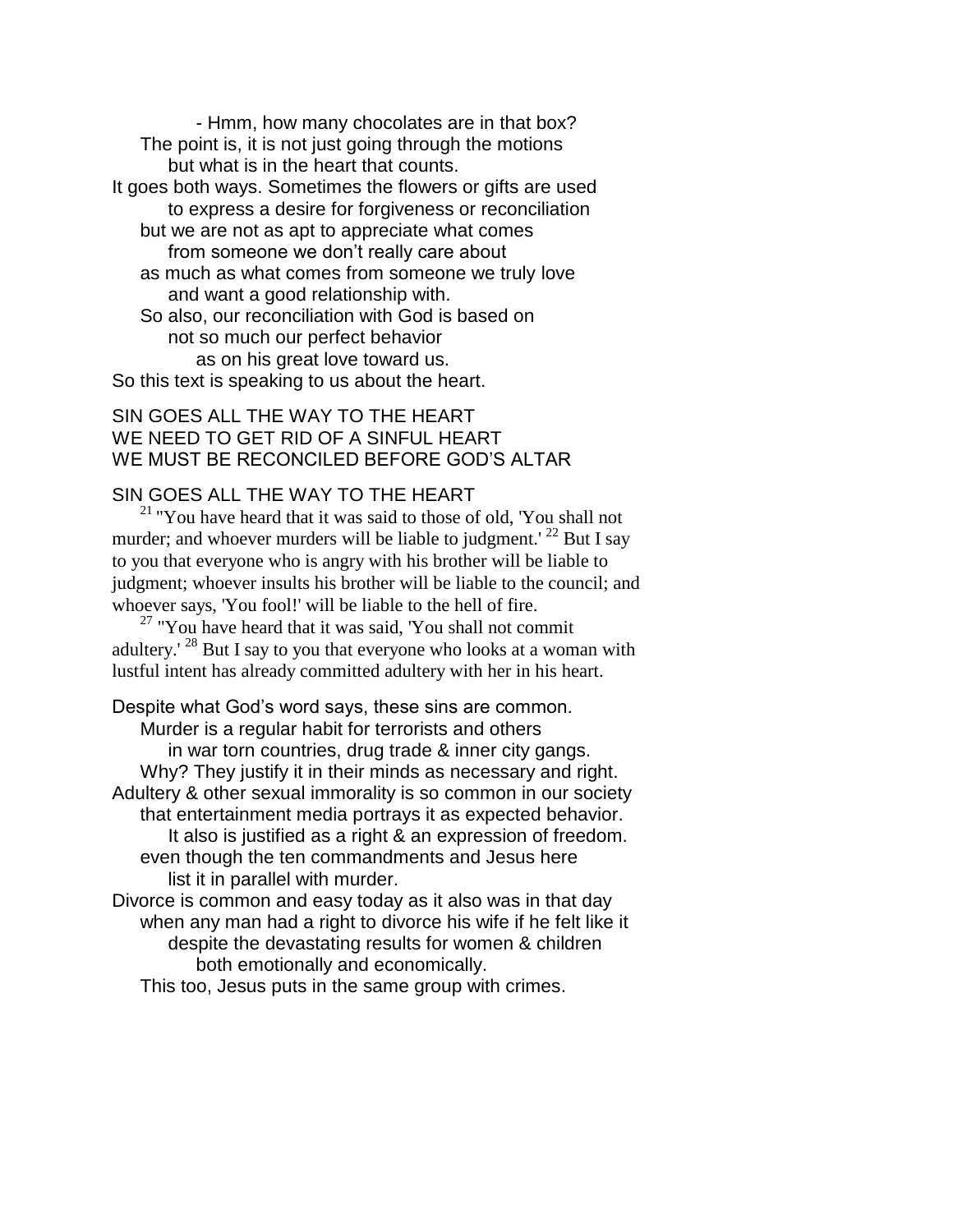Jesus includes several more items in this same list which we will get to in next week's Gospel reading, but here yet is swearing and strong language. How common is this, whether is salting language with God's name or vulgar sexual terms? Many don't give it a second thought but again Jesus lumps it together with murder and adultery. But this is just his starting point. He goes on to say that even those who have never committed murder or adultery can't point fingers or claim to keep God's law any better because God, who looks into the heart can see that anger, hateful words, and lustful thoughts are simply other forms of the same thing. An apple tree that doesn't yet have blossoms or apples is still an apple tree. A baby snake is just as poisonous as one fully grown. Nasty, unloving, self-centered thoughts or words are even more common & more commonly excused but excuses are same kind used by murderers & adulterers and they come from same kind of heart, and are the root that leads to the more obvious ones and even when hidden in heart are genuinely harmful.

But who of us is not guilty of them, which is Jesus' point, and how can we possibly not be?

# WE NEED TO GET RID OF A SINFUL HEART

 $29$  If your right eye causes you to sin, tear it out and throw it away. For it is better that you lose one of your members than that your whole body be thrown into hell.  $30$  And if your right hand causes you to sin, cut it off and throw it away. For it is better that you lose one of your members than that your whole body go into hell.

These are pretty extreme words, but are true. Isn't it better to spend life without one hand than to spend eternity in hell? But before you get out your hatchet, if sin goes all the way into our thoughts and words, can cutting off a hand really stop us from sinning? Can tearing out one eye or even both eyes change the way we look at ourselves or others? If it was our eye or our hand that actually caused us to sin, then maybe so, but the cause goes deeper.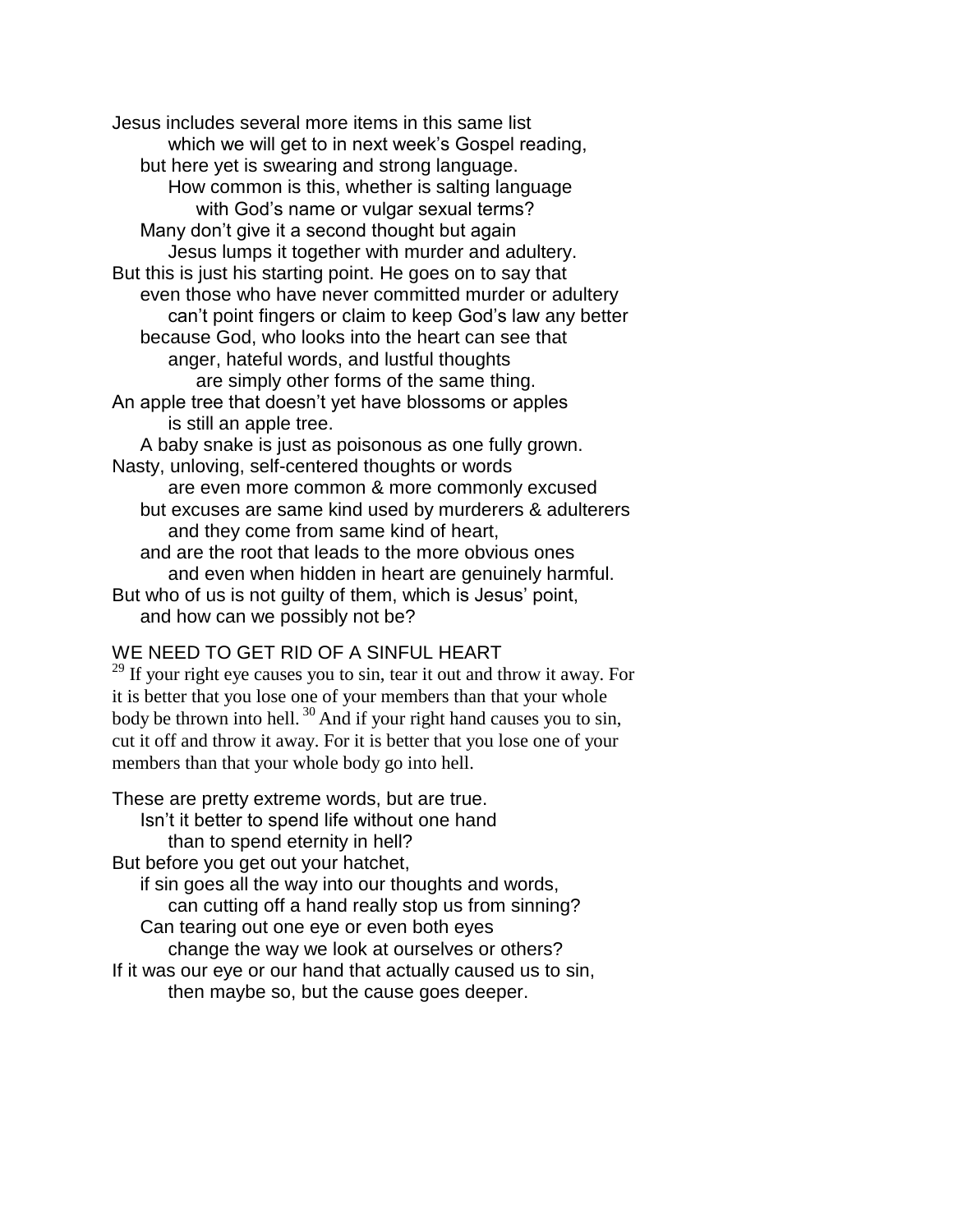It is in the distorted desires of our hearts and in the wrong reasoning of our minds. How far do we need to keep cutting? On one hand, even some less extreme amputations can help. There may be places we go that lead us to go too far that may need to be eliminated from our itinerary. There may be things we watch & fill minds with that are dirt in which sin grows & are better cut out of our schedule There may be things we have stashed away or keep buying that supply tools or ammunition the tempter uses on us and are better thrown into the trash. But ultimately we do need to be cut to the heart. We do need to get rid of sinful hearts and minds by opening our eyes and ears to what God says about the real dangers of sin. We need to repent sincerely and repeatedly, This means letting loose of the sinful things in our life that it may feel we can't live without so that God can give us new hearts and minds.

#### WE MUST BE RECONCILED BEFORE GOD'S ALTAR

<sup>23</sup> So if you are offering your gift at the altar and there remember that your brother has something against you, <sup>24</sup> leave your gift there before the altar and go. First be reconciled to your brother, and then come and offer your gift.  $25$  Come to terms quickly with your accuser while you are going with him to court, lest your accuser hand you over to the judge, and the judge to the guard, and you be put in prison.  $^{26}$  Truly, I say to you, you will never get out until you have paid the last penny.

The prison in v. 25 talking about is debtor's prison. What we owe others is not money but love and respect. When we haven't done this, we need debts forgiven. In v. 23, Jesus points out that our relationship with others is connected to our relationship with God. Our sins against them are sins against God. We can't sincerely expect forgiveness from God without desiring forgiveness from them. But at the same time, how can we be reconciled with others without first being changed by reconciliation with God? Alienation from others is a symptom of alienation from God Hatred & anger at others comes from anger at God and a failure to respond to his love toward us.